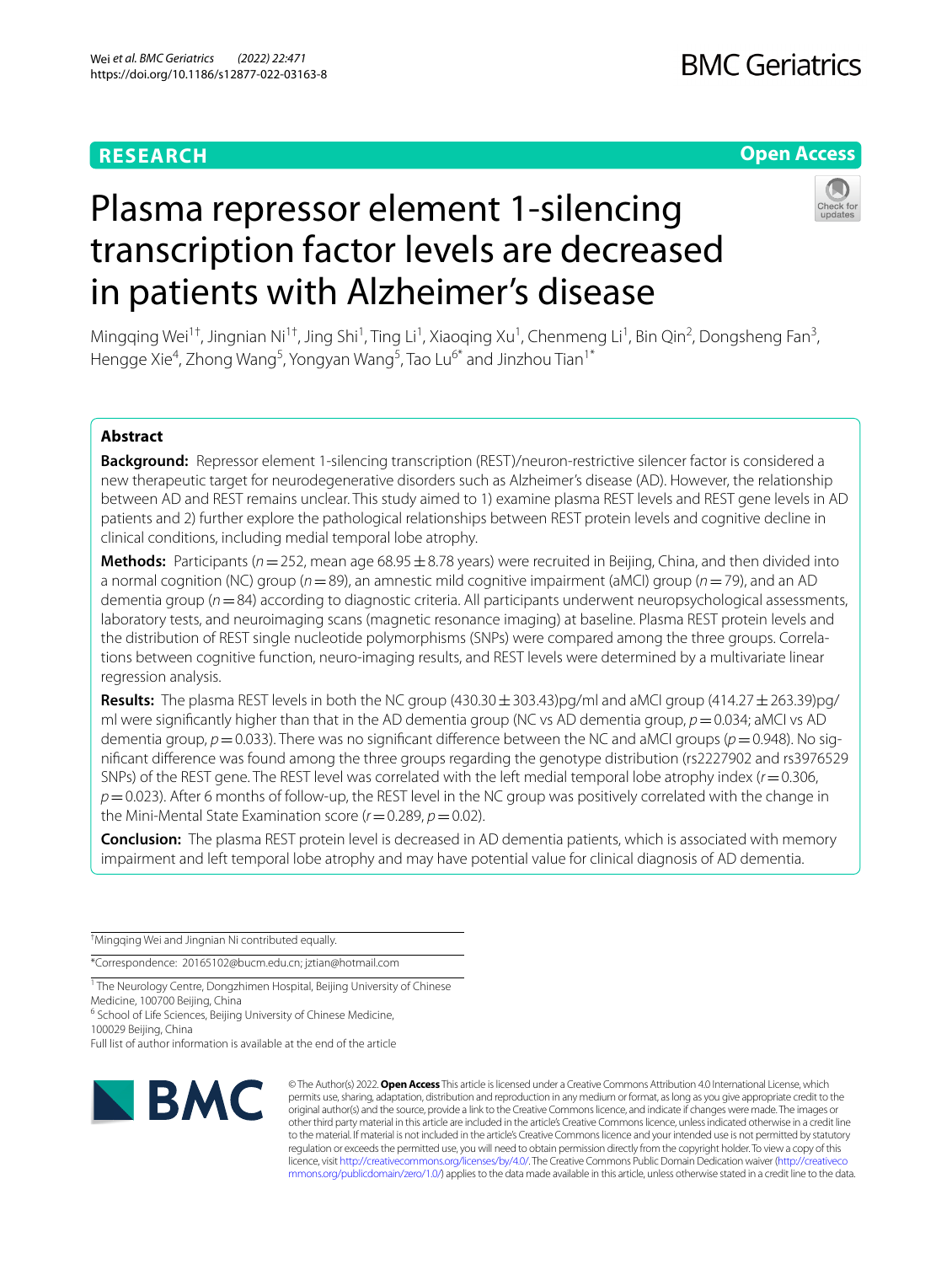**Keywords:** Alzheimer's disease, Repressor element 1-silencing transcription, Cognition, Medial temporal lobe atrophy

# **Background**

Alzheimer's disease (AD) is a progressive neurodegenerative disease that ranges from preclinical and mild cognitive impairment (MCI) to symptoms of dementia and accounts for 60%–80% of all causes of dementia in the population older than 65 years [[1](#page-6-0)]. AD-related pathological changes in the brain have been verifed to include accumulation of amyloid-beta protein and neurofbrillary tangles containing hyperphosphorylated tau. However, the pathological mechanisms of AD are still unclear. Repressor element 1-silencing transcription/neuron-restrictive silencer factor (REST/NRSF) has been reported to be absent in brain tissues of patients with AD and MCI [[2\]](#page-6-1). A similar trend was noted for the plasma neuronal exosomal levels [[3,](#page-6-2) [4](#page-6-3)]. Hence, REST is considered a new therapeutic target for neurodegenerative disorders  $[5]$  $[5]$  $[5]$ . The neuroprotective function of REST is correlated with down regulation of genes that lead to cell death and AD pathology, and REST protects neurons from oxidative stress and amyloid-beta protein toxicity [\[2\]](#page-6-1). Moreover, REST and its target genes have been implicated in the pathogenesis of a number of neurodegenerative diseases. Studies have shown that the longitudinal assessment of psychomotor speed is also associated with the REST genotype (rs3796529), and statistically signifcant associations exist between genotypic variation and memory function at baseline (NRSF rs2227902) and in longitudinal analysis (REST rs2227902) [\[6](#page-6-5)]. Here, we examined REST gene and plasma protein levels to further examine REST expression. The main purpose of this study was to investigate whether REST protein and gene levels difer between participants with normal cognition and those with AD and whether the REST protein level is correlated with cognitive decline and medial temporal lobe atrophy.

# **Methods**

# **Participants**

Chinese-speaking participants aged from 50 to 85 years were recruited for this study from September 2015 to July 2019 in the memory clinic of Dongzhimen Hospital, Beijing University of Chinese Medicine. After providing informed consent, the participants underwent a standard neuropsychological assessment, laboratory tests, and neuroimaging scans. The neuropsychological assessment included examination of global cognition (Mini-Mental State Examination, MMSE) and single cognitive domains including the following [[7\]](#page-6-6): (1) episodic memory (Chinese version of the Immediate and Delayed Story Recall Test, ISR and DSR) [[8\]](#page-6-7), (2) visual-spatial skill (Clock Drawing Test, CDT) [[9\]](#page-6-8), (3) executive function (Chinese version of the Trail Making Test A, TMT-A)  $[10]$ ,  $(4)$  language function (Chinese version of the Boston Name Test, BNT)  $[11]$  $[11]$ , and activities of daily living (ADL)  $[12]$  $[12]$  $[12]$ . The Clinical Dementia Rating (CDR) scale was administered to assess the loss of function caused by cognitive impairment [[13](#page-6-12)].

All participants were classifed into the normal control (NC) group, amnestic mild cognitive impairment (aMCI) group, or AD dementia group, according to diagnostic criteria. The NC group was classified according to the Mayo Clinic criteria for healthy controls as follows [\[14](#page-6-13)]: participants (1) had no active neurological or psychiatric disease; (2) were not taking any psychotropic medication; (3) had no medical disorders and were not undergoing treatments that could compromise cognitive function; and (4) had normal cognitive function as determined by an MMSE score greater than 26, an ADL score less than 16, and a CDR score of 0.

Participants meeting the diagnostic criteria of the MCI Working Group of the European Consortium on Alzheimer's Disease were included in the aMCI group according to the following  $[15]$  $[15]$  $[15]$ : (1) memory complaints reported by participants or their family members; (2) objective memory impairment (DSR score<12.5 adjusted for age); (3) normal general cognitive function and no or minimal impairment in ADL, an MMSE score greater than 24, an ADL score less than 16, a CDR score of 0.5, and a memory domain score of 0.5 or 1; and (4) absence of dementia as determined by a clinician with experience in dementia research.

The core clinical criteria of the National Institute on Aging-Alzheimer's Association Workgroup were used to determine probable AD  $[16]$  $[16]$  $[16]$ , and an operational diagnostic standard for AD dementia was adopted based on the Chinese context as follows [[17\]](#page-6-16): (1) gradual and progressive cognitive function decline over 6 months; (2) signifcant episodic memory impairment (DSR score < 12.5) [[8\]](#page-6-7) and impairment of at least one other cognitive domain (TMT-A score>98 s, BNT-30 score  $\leq$  22, or CDT score  $\leq$ 3) [[10,](#page-6-9) [11\]](#page-6-10); (3) global cognitive decline evaluated by the MMSE after adjustment for education (scores of  $\leq$  22 for illiterate participants,  $\leq$  23 for participants with a primary school education,  $\leq$  24 for participants with a middle school education, or  $\leq 26$  for participants with higher education) [[18–](#page-6-17)[20](#page-7-0)]; (4) impaired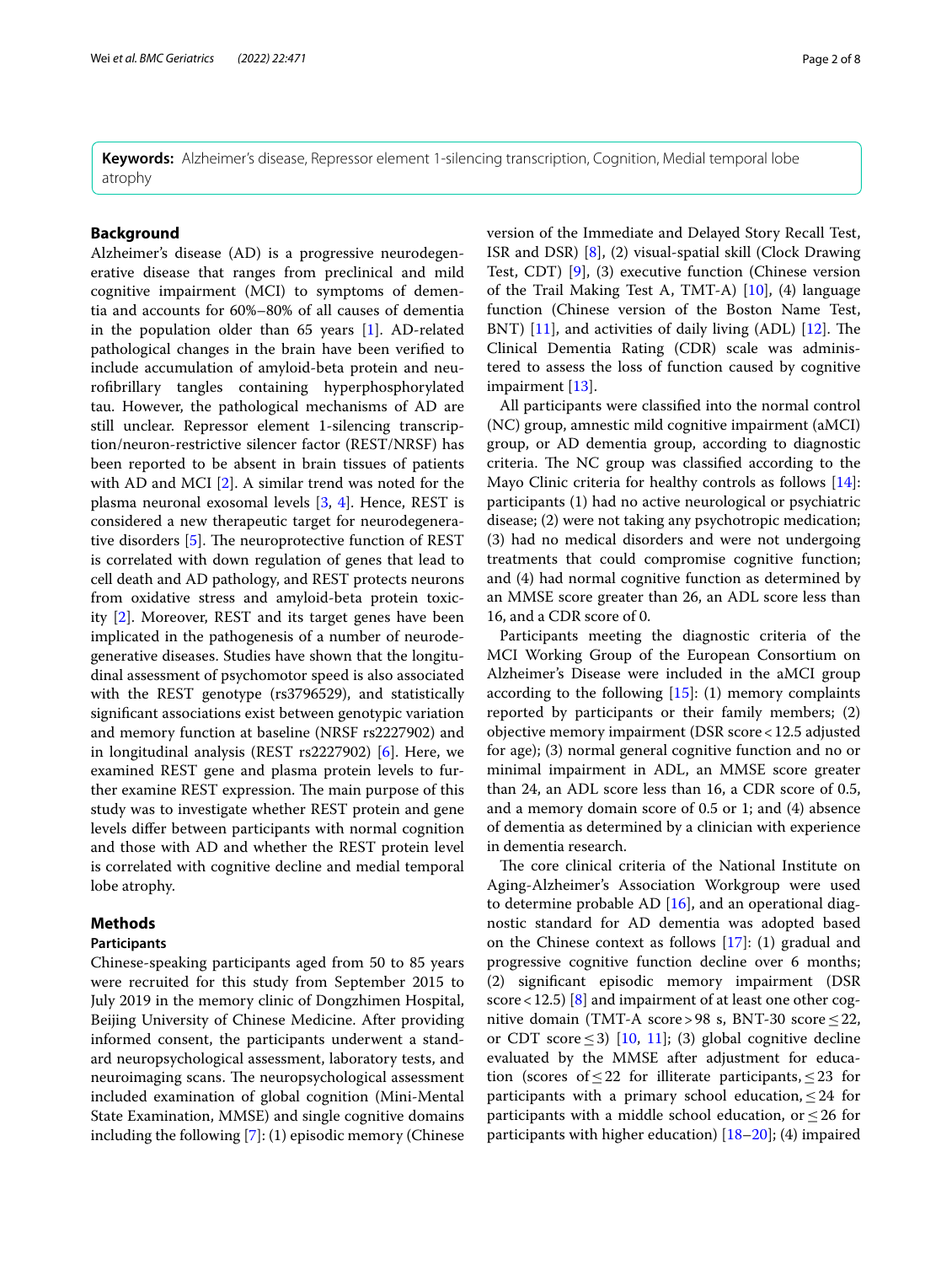ADL (ADL score  $\geq$  16) [[12](#page-6-11)]; and (5) age-adjusted medial temporal lobe atrophy (MTA scale) based on coronal magnetic resonance imaging (MRI) of the brain (scores of ≥ 1.0 for participants aged  $\leq$  65 years, ≥ 1.5 for participants aged 66–75 years, and  $\geq$  2.0 for participants aged>75 years) [\[21](#page-7-1)].

#### **MRI visual rating scale**

A standard MRI scan (3.0 Tesla scanner, Siemens, Magnetom Verio, Germany) for dementia was performed on participants at the Department of Radiology, Dongzhimen Hospital, Beijing University of Chinese Medicine. The image analysis and rating procedures have been previously described in detail [\[21](#page-7-1)].

The MTA scale was used to assess the medial temporal lobe [[22\]](#page-7-2), while the global cortical atrophy scale was used to assess global cortical atrophy  $[23]$  $[23]$  $[23]$ . The posterior atrophy rating scale was used to assess posterior atrophy  $[24]$ . The medial temporal lobe atrophy index (MTAi) was used to measure the relative extent of atrophy in the medial temporal lobe in relation to global cerebral atrophy [\[25](#page-7-5)], which consisted of calculating the ratio of the areas of three regions that were manually traced on a single coronal MR image at the level of the inter peduncular fossa including the following: (1) the medial temporal lobe region (A); (2) the parenchyma within the medial temporal region, including the hippocampus and the para-hippocampal gyrus—the taenia fmbria and choroid plexus were excluded (B); and (3) the body of the ipsilateral lateral ventricle  $(C)$ . The MTAi on both sides was determined as follows: MTAi= $(A - B) \times 10/C$ . Two clinicians who were blinded to the diagnosis and age of the participants individually analyzed the images. The result was defned as the average score from the two clinicians.

## **REST plasma protein and gene levels**

Before obtaining a blood sample, participants were required to fast for 8 h. After collection, blood samples were centrifuged at 3000 g for 10 min at 4 °C. Serum was separated and stored in aliquots and then kept frozen at−80 °C until further use. All samples were centrifuged within 2 h of collection. The plasma REST level was quantifed by a human-specifc enzyme-linked immunosorbent assay (ELISA) kit specifc for REST (Cusabio, American Research Products, Inc., Waltham, MA, USA). Blood samples were kept at room temperature for 30 min and then processed according to the product instructions. DNA was isolated from blood cells using a Blood Genomic DNA Extraction Kit (BioTeKe Corporation, Beijing, China). Polymerase chain reaction analysis was conducted for two genetic loci: rs2227902 and rs3976529. The investigator who performed the ELISA

and polymerase chain reaction assays was blinded to the group allocation.

The protocol was approved by the Dongzhimen Hospital, Beijing University of Chinese Medicine Institutional Ethics Committee. The study was undertaken in accordance with the principles of the Declaration of Helsinki. Patients or their responsible caregivers provided written informed consent.

# **Statistical analysis**

Data analysis was performed using SPSS version 21.0 for Windows (IBM, Armonk, NY, USA). Descriptive data are presented as the mean value $\pm$ standard deviation, and categorical data are presented as counts and percentages. Group diferences regarding gender, genotype, and allele distribution were compared with a Chi-square test. Because other descriptive variables including age, years of education, neuropsychological test scores, imaging scores, and REST levels were non-normally distributed, they were compared with non-parametric tests. Multivariate linear regression analysis was performed to explore the correlations between REST levels (dependent variable) and clinical features including neuropsychological and neuro-imaging variables. Statistical signifcance was set at a probability value of 0.05. Receiver operating characteristic (ROC) curves were produced by plotting the sensitivity against 1−specifcity of the ability of the plasma REST level to discriminate between the AD dementia and NC groups and between the aMCI and NC groups.

# **Results**

## **Participant demographics**

A total of 511 participants were screened at the memory clinic. Among these participants, 89 were classifed into the NC group, 79 were classifed into the aMCI group, and 84 were classifed into the AD dementia group and included in this study based on the neuropsychological assessment and laboratory test results. MRI was performed in 77 participants in the NC group, 52 participants in the aMCI group, and 55 participants in the AD dementia group. The baseline characteristics and clinical information are shown in Table [1](#page-3-0). There was no significant diference in age or gender among the three groups, and the NC and aMCI groups had a higher number of years of education than the AD dementia group.

#### **REST genotype and allele distribution**

Table [2](#page-3-1) shows the distribution of REST single nucleotide polymorphisms. No signifcant diference was found in the distribution of rs2227902 and rs3976529 genotypes among the three groups. We further assessed the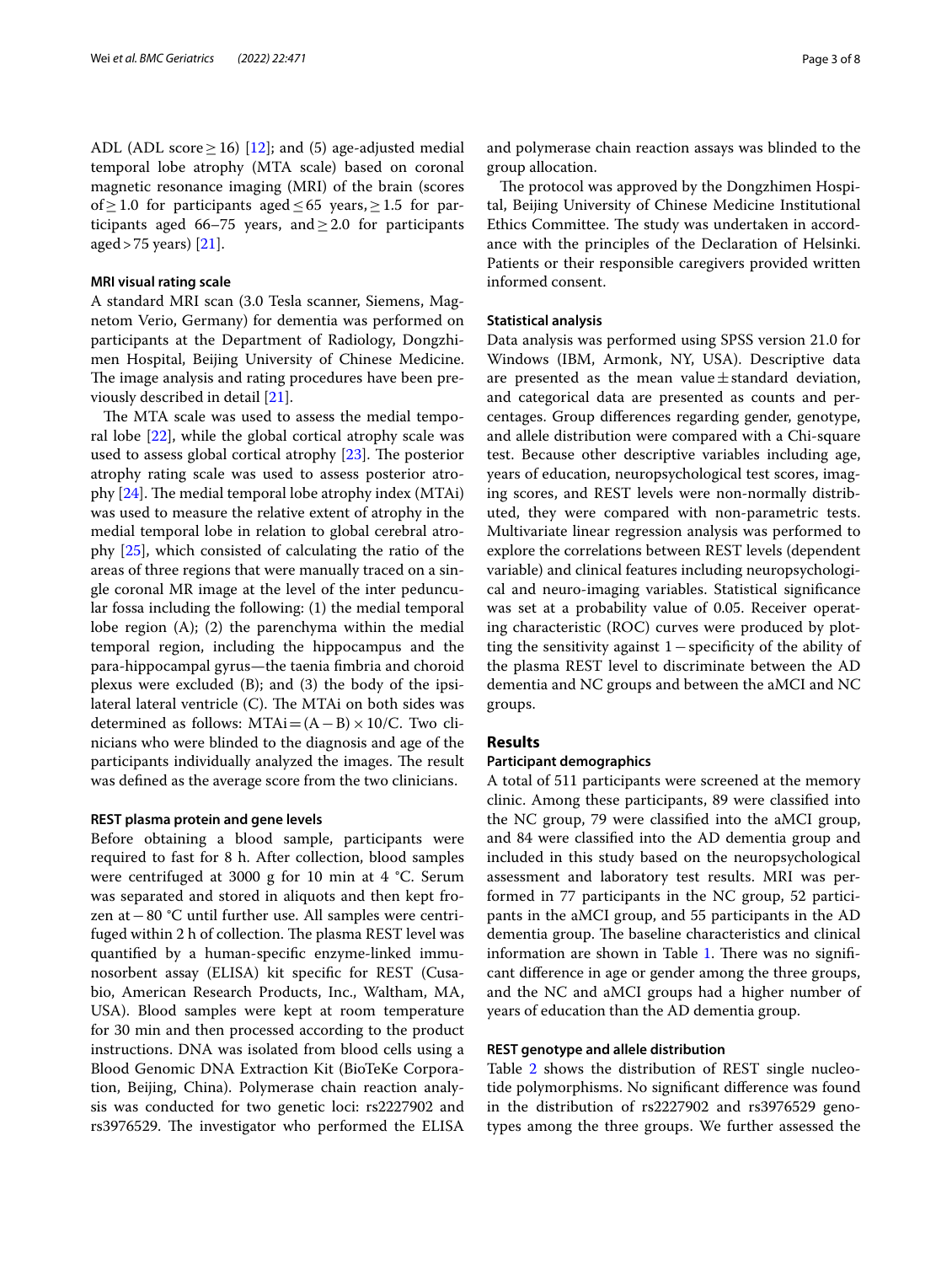<span id="page-3-0"></span>

| <b>Items</b>             | <b>NC</b>         | aMCI $(n=79)$       | AD dementia                                |  |  |
|--------------------------|-------------------|---------------------|--------------------------------------------|--|--|
|                          | $(n=89)$          |                     | $(n=84)$                                   |  |  |
| Age (y)                  | $68.60 \pm 9.28$  | $69.16 \pm 8.55$    | $69.13 \pm 8.54$                           |  |  |
| Male (%)                 | 63(54.78%)        | 45(47.37%)          | 43(43.88%)                                 |  |  |
| Education(y)             | $13.07 \pm 7.25$  | $11.04 \pm 3.17*$   | $10.83 \pm 4.48^{\ast \Delta}$             |  |  |
| Neuropsychological tests |                   |                     |                                            |  |  |
| n                        | 89                | 79                  | 84                                         |  |  |
| <b>MMSF</b>              | $27.96 \pm 1.25$  | $26.71 \pm 1.71*$   | 17.00 ± 5.77**△△                           |  |  |
| <b>ISR</b>               | $25.58 \pm 10.61$ | $12.10 \pm 6.40$ ** | $2.34 \pm 2.75***^{\triangle}\triangle$    |  |  |
| <b>DSR</b>               | $23.26 \pm 11.73$ | $6.03 \pm 4.20$ **  | $0.60 \pm 1.67**^{\Delta\Delta}$           |  |  |
| <b>CDT</b>               | $3.95 \pm 0.22$   | $3.78 \pm 0.50$     | $2.41 \pm 1.33***^{\triangle}\triangle$    |  |  |
| TMT-A                    | $67.74 + 27.23$   | $71.26 \pm 29.01$   | $122.07 \pm 33.11***^{\triangle}\triangle$ |  |  |
| CDR-SB                   | $0.78 + 0.98$     | $1.42 \pm 1.20*$    | $6.31 \pm 3.12***^{\triangle}\triangle$    |  |  |
| ADI                      | $14.08 + 0.28$    | $14.28 \pm 0.45*$   | 23.16 ± 6.19 $*$ $\triangle$               |  |  |
| MRI visual rating scale  |                   |                     |                                            |  |  |
| n                        | 77                | 52                  | 55                                         |  |  |
| MTA-right                | $0.62 \pm 0.76$   | $0.98 \pm 0.92*$    | $1.76 \pm 1.02***^{\triangle}\triangle$    |  |  |
| MTA-left                 | $0.79 \pm 0.86$   | $0.96 \pm 0.91$     | $1.89 \pm 1.05***^{\triangle}\triangle$    |  |  |
| GCA                      | $0.74 \pm 0.75$   | $1.11 \pm 0.91*$    | $0.97 \pm 0.86$                            |  |  |
| PA                       | $0.62 \pm 0.66$   | $0.94 \pm 0.72$ **  |                                            |  |  |
| MTAi-right               | $1.97 \pm 1.48$   | $2.71 \pm 1.46***$  | $3.47 \pm 1.71***^{\Delta}$                |  |  |
| MTAi-left                | $1.71 \pm 1.49$   | $2.35 \pm 1.37*$    | $3.42 \pm 1.58$                            |  |  |
|                          |                   |                     |                                            |  |  |

*NC* normal control, *aMCI* amnestic mild cognitive impairment, *AD* Alzheimer's disease, *MMSE* Mini Mental State Examination, *ISR* Instant Story Recall, *DSR* Delayed Story Recall, *CDT* Clock Drawing Test, *TMT-A* Trail Making Test A, *CDR-SB* Clinical Dementia Rating Sum of Boxes, *ADL* Activities of Daily Living

\* *p*<0.05 for the AD dementia or aMCI group vs the NC group

 $*$   $p$  < 0.01 for the AD dementia or aMCI group vs the NC group

 $\Delta p$  < 0.05 for the AD dementia vs the aMCI group

 $\wedge$   $\wedge$  p<0.01 for AD dementia vs the aMCI group

*MRI* magnetic resonance imaging, *MTA* medial temporal lobe atrophy scale, *GCA* global cortical atrophy scale, *PA* posterior atrophy, *MTAi* medial temporal lobe atrophy index (medial temporal lobe region−the parenchyma within the medial temporal region)  $\times$  10/body of the ipsilateral lateral ventricle

proportion of major or minor alleles and found no signifcant diference among the three groups.

# **Correlation between REST and age**

The plasma REST levels are shown in Fig. [1](#page-4-0). A significant diference was found in the plasma REST level among the three groups  $(p=0.048)$ . The REST level in the NC group  $(430.30 \pm 303.43)$ pg/ml was significantly higher than that in the AD dementia group  $(333.08 \pm 222.64)$ pg/ ml ( $p = 0.034$ ). The plasma REST level in the aMCI group  $(414.27 \pm 263.39)$ pg/ml was also significantly higher than that in the AD dementia group ( $p=0.033$ ). There was no signifcant diference between the NC and aMCI groups  $(p=0.948)$ .

To explore the correlation between the plasma REST level and age, we divided the NC group into three subgroups as follows: age<65 years, 65≤age<75 years, and age  $>$  75 years. There was no significant difference among the three age groups  $(p=0.071)$ . When all subjects were divided into three age sub-groups (age<65 years, 65≤age<75 years, and age≥75 years), a signifcant diference was found among the three sub-groups  $(p=0.013)$ . The REST level in the age <65 years group  $(465.14 \pm 284.59 \text{ pg/ml})$  was significantly higher than those in the other two age groups (65  $\leq$  age  $\lt$  75 years:<br>371.69  $\pm$  251.42,  $p = 0.021$ ; age  $\geq$  75 years:  $371.69 \pm 251.42,$  $346.00 \pm 260.82$  pg/ml,  $p = 0.006$ ).

## **Correlation between the REST level and cognition**

We further divided the AD dementia group into three sub-groups according to the MMSE score: mild  $(20 \leq \text{MMSE} < 26)$ , moderate  $(10 \leq \text{MMSE} < 20)$ , and severe ( $MMSE < 10$ ). The results showed no significant diference in the plasma REST level among the three sub-groups with diferent levels of global cognitive impairment.

The correlations between the REST level and clinical features (including neuropsychological assessments and the MRI visual rating scale) were analyzed, which indicated that the left MTAi  $(r=0.306, p=0.023)$  and ISR  $(r=0.526, p=0.040)$  were both positively correlated

<span id="page-3-1"></span>

| Table 2 Genotype and allele distribution of REST single nucleotide polymorphisms in study participants |  |  |  |
|--------------------------------------------------------------------------------------------------------|--|--|--|
|                                                                                                        |  |  |  |

|             | N  | Allele M/m | Genotype n(%) |            | p          | Alleles n(%) |             | p          |       |
|-------------|----|------------|---------------|------------|------------|--------------|-------------|------------|-------|
|             |    |            | MМ            | Мm         | mm         |              | M           | m          |       |
| Rs2227902   |    | G/T        |               |            |            |              |             |            |       |
| NC.         | 89 |            | 81(92.0%)     | 5(5.7%)    | 2(2.3%)    | 0.772        | 167 (94.9%) | $9(5.1\%)$ | 0.849 |
| aMCI        | 79 |            | 71(89.9%)     | $7(8.9\%)$ | $1(1.3\%)$ |              | 149(94.3%)  | $9(5.7\%)$ |       |
| AD dementia | 84 |            | 74(88.1%)     | 9(10.7%)   | $1(1.2\%)$ |              | 157(93.5%)  | 11(6.5%)   |       |
| Rs3976529   |    | CЛ         |               |            |            |              |             |            |       |
| <b>NC</b>   | 89 |            | 31(34.8%)     | 42(47.2%)  | 16(18.0%)  | 0.779        | 104(58.4%)  | 74(41.6%)  | 0.954 |
| aMCI        | 79 |            | 26(33.3%)     | 42(53.8%)  | 12(12.8%)  |              | 94(58.8%)   | 66(41.2%)  |       |
| AD dementia | 84 |            | 26(32.5%)     | 44(55.0%)  | 10(12.5%)  |              | 96(60.0%)   | 64(40.0%)  |       |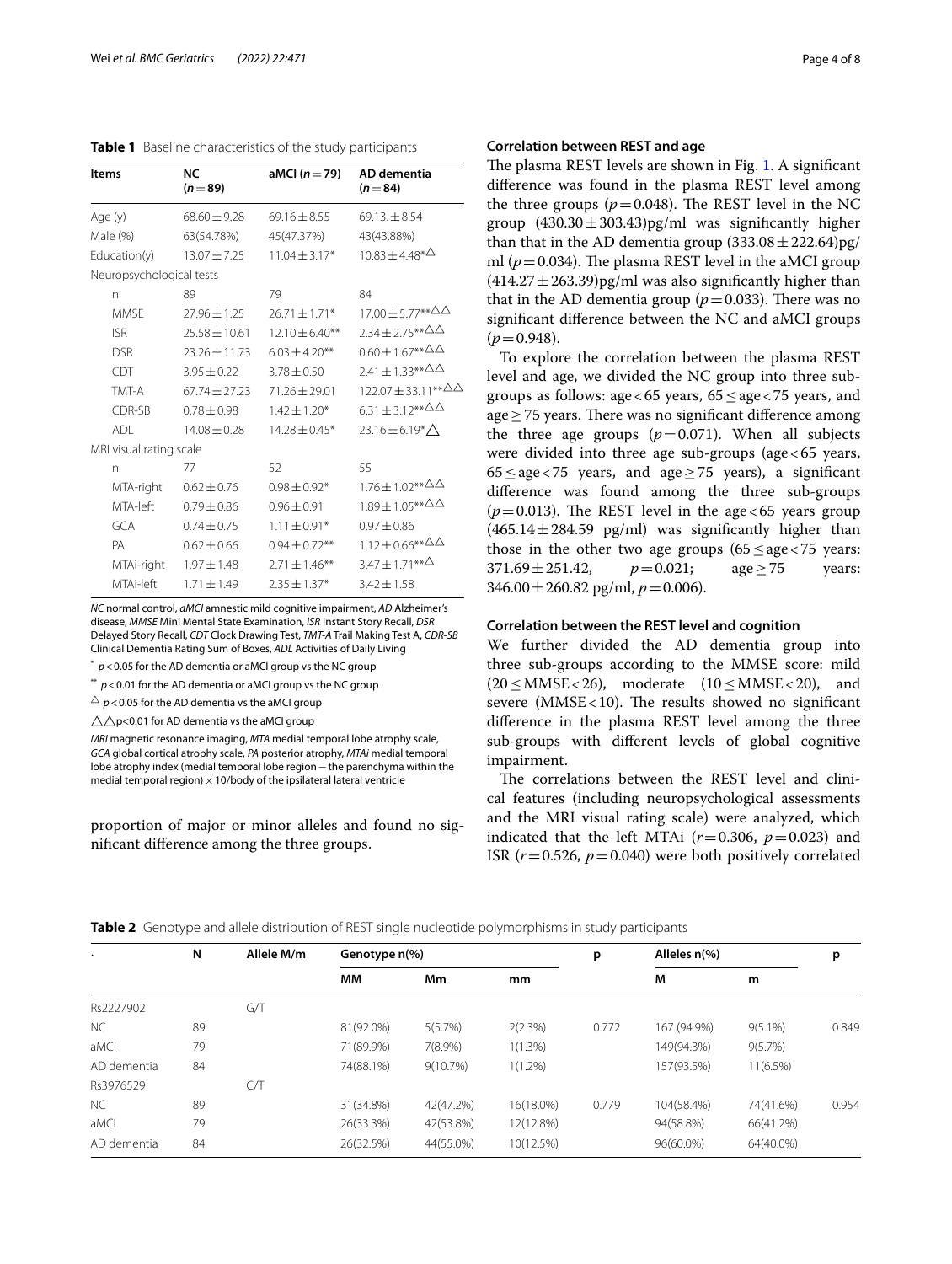

<span id="page-4-0"></span>with the REST level, while no signifcant correlation was found for the other variables.

# **Correlation between REST level and cognitive changes after 6 months**

Sixty-four participants in the NC group underwent the same neuropsychological assessments at 6 months after the frst visit, and the correlation between the neuropsychological test results and the baseline REST level was calculated. The baseline REST level was correlated with the change in the MMSE score from baseline to 6 months  $(r=0.289, p=0.02)$ . No significant correlation was found between the other neuropsychological test scores (including the DSR, ISR, CDT, TMT-A, and CDR-Sum of Boxes) and the baseline REST level.

# **Sensitivity and specifcity of the plasma REST level in discriminating participants with AD dementia**

A ROC analysis was performed to calculate the cutof score and diagnostic value of the plasma REST level for discriminating the AD dementia group from the NC group (Fig. [2\)](#page-5-0). The area under the curve (AUC) was 0.593 (*p*=0.043) (95% confdence interval [CI]: 0.509– 0.678). When the cutoff value for the plasma REST level was 477 pg/ml, the sensitivity (38.2%) and specifcity  $(78.6%)$  were sufficient to distinguish the AD dementia group from the NC group. The AUC for distinguishing the NC group from the aMCI group was 0.497 (95% CI: 0.409–0.585), and the AUC for distinguishing the aMCI

group from the AD dementia group was 0.597 (95% CI: 0.509–0.685).

# **Discussion**

The results of this cross-sectional study indicated that the REST protein level in plasma was decreased in the group with mild cognitive dysfunction, while the REST expression level was markedly decreased in the AD dementia group. The REST protein level was correlated with memory function and the MTAi.

REST, as a neuro-protective factor, has received increased attention in recent years. Lu et al. frst showed that REST was increasingly expressed in human cortical and hippocampal neurons during ageing. The results showed that the REST level was reduced by only 40% in individuals with MCI but was reduced by another 1.5 fold (60%) in the nucleus of cortical and hippocampal neurons in AD patients [[2\]](#page-6-1). Our results were consistent with this study. In our study, the AD dementia group had a lower plasma REST level than the NC and aMCI groups. The plasma REST level was determined using an ELISA, and the trend of the plasma REST level was consistent with that of the REST level in the nucleus. The results of our study support the idea that REST might be a neuro-protective factor, and the loss of REST may lead to further development of the pathological changes associated with AD.

Studies have found that the REST protein level in neuronal nuclei of AD patients is related to the maintenance of cognitive function. Lu et al., found nearly a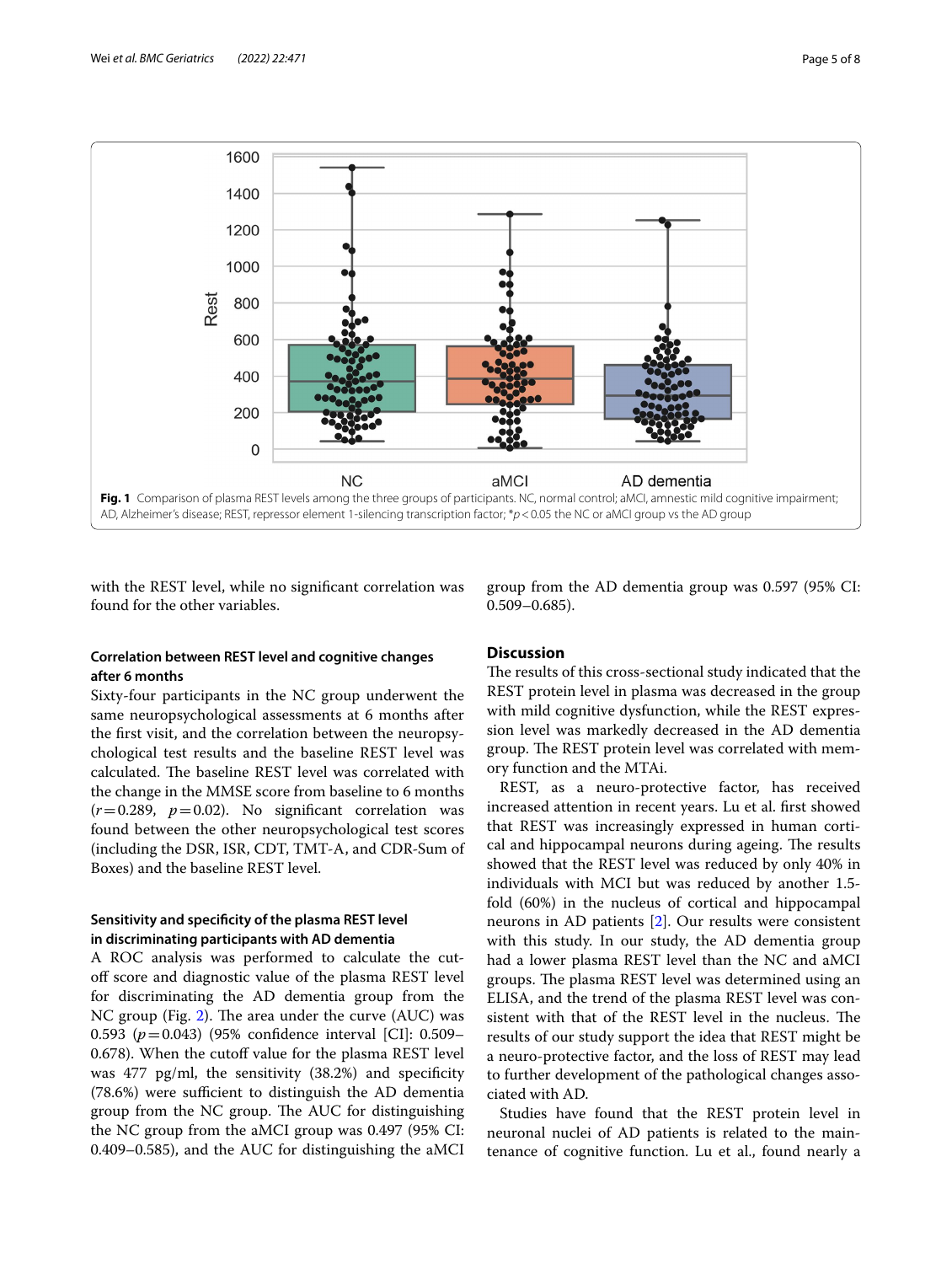

<span id="page-5-0"></span>total absence of REST in the nuclei of prefrontal cortical neurons in the brains of AD patients, and nuclear REST levels were signifcantly correlated with measures of episodic, semantic, and working memory [[2\]](#page-6-1). However, no studies have examined whether the plasma REST level is correlated with cognition. Our study found that the REST protein level in plasma is positively correlated with memory function, as measured by an instant memory recall test, but there was no correlation between global cognition and REST. Meanwhile, the baseline plasma REST level was correlated with the change in the MMSE score after 6 months of follow-up, indicating that the baseline REST level may predict changes in global cognition.

In addition, our study also found a positive correlation between plasma REST levels and the MTAi-left score, which was consistent with a previous study [\[26](#page-7-6)], suggesting that REST may serve as an independent risk marker for AD.

The notion that REST gene polymorphisms have a protective efect on patients with MCI or AD dementia remains controversial. Some studies have sequenced the rs3796529 and rs2227902 variants in European and American populations and shown that MCI patients carrying the T allele at rs3796529 have a larger hippocampal volume and slower atrophy rate. However, whether the rs3796529 variant can protect the hippocampus of people with normal cognitive function has not been shown  $[27]$  $[27]$ . The rs3796529 variant has been reported to have a neuro-protective efect in healthy people and MCI patients [[28\]](#page-7-8), but another study showed that the rs3796529 variant is not related to hippocampal volume. In contrast, the minor T allele of the rs2227902 variant seems to be related to a decreased right hippocampal volume [\[29](#page-7-9)], resulting in inconsistent conclusions of these studies. In the present study, no signifcant diference in REST gene polymorphisms was found among the three groups, and no correlation with the hippocampal volume was observed. Further studies and discussions are still needed in this area.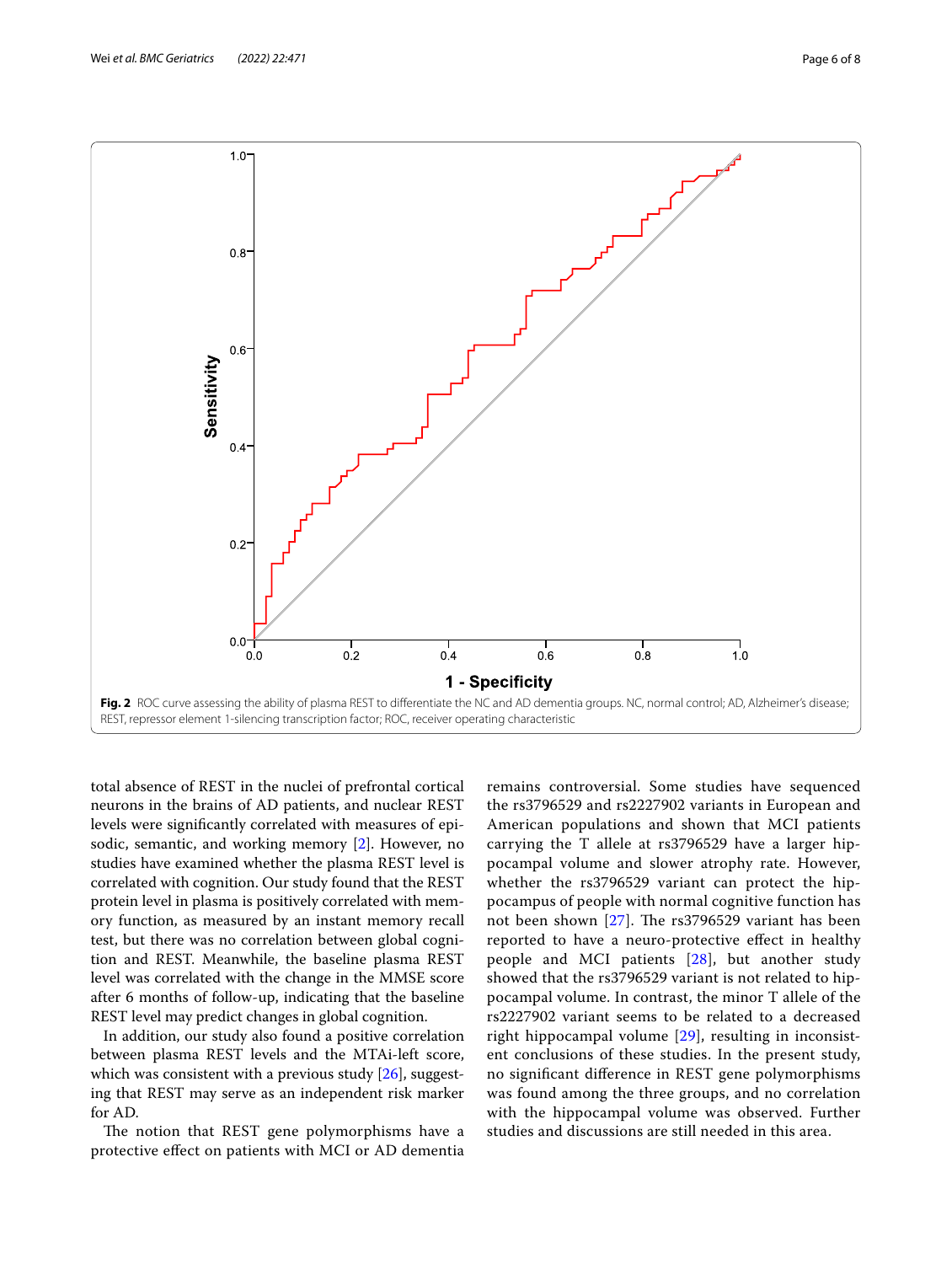In current clinical practice, the plasma REST level shows relatively low sensitivity for distinguishing AD dementia patients from NC subjects and MCI patients. However, another study showed high sensitivity for distinguishing NC subjects from AD dementia patients based on the plasma REST level (CI: 100%–100%) [\[30](#page-7-10)]. The possible reason for this difference may be that the test method that we used was not sensitive.

## **Limitations**

This study has some limitations. First, the sample size was relatively small, and the above conclusion may need to be further verifed with a larger sample. Second, it is unknown whether the peripheral plasma REST protein level represents the level in neurons. However, this study provides a method and basis for carrying out REST testing in clinical research.

## **Conclusion**

The plasma REST protein level is decreased in AD dementia patients and may be associated with memory function and left temporal lobe atrophy. Therefore, the plasma REST level may have potential value for clinical diagnosis of AD dementia. However, because of the relatively small sample size, this conclusion needs to be further verifed in a larger population.

#### **Acknowledgements**

We thank Lisa Kreiner, PhD, from Edanz ([https://www.jp.edanz.com/ac\)](https://www.jp.edanz.com/ac) for editing a draft of this manuscript.

#### **Authors' contributions**

Jinzhou Tian, Tao Lu, and Yongyan Wang designed the study. Mingqing Wei and Jingnian Ni wrote the manuscript. Mingqing Wei, Jingnian Ni, Jing Shi, Ting Li, Xiaoqing Xu, Chenmeng Li, Bin Qin, Dongsheng Fan and Hengge Xie performed the neuropsychological assessments. Zhong Wang performed the analysis. Jinzhou Tian and Tao Lu were principal investigators for this study and fnalized the manuscript. All authors approved the fnal manuscript.

#### **Funding**

This collection, analysis, and interpretation of data of this study was supported by the Project from the Fundamental Research Funds for the Central Universities (No. 2019-JYB-TD-007) and the Program for Changjiang Scholars and Innovative Research Team in Universities (No. IRT0810).

#### **Availability of data and materials**

The data that support the fndings of this study are available on request from the corresponding authors. The data are not publicly available because of privacy or ethical restrictions.

#### **Declarations**

#### **Ethics approval and consent to participate**

This study was approved by the Dongzhimen Hospital, Beijing University of Chinese Medicine Institutional Ethics Committee. The study was undertaken in accordance with the principles of the Declaration of Helsinki. The patients or responsible caregivers provided written informed consent.

#### **Consent for publication**

Not applicable.

#### **Competing interests**

The authors declare that they have no competing interests.

#### **Author details**

<sup>1</sup>The Neurology Centre, Dongzhimen Hospital, Beijing University of Chinese Medicine, 100700 Beijing, China. <sup>2</sup> Department of Neurology, Beijing Hospital, Beijing, China. <sup>3</sup> Department of Neurology, Peking University Third Hospital, Beijing, China. 4 Department of Neurology, Chinese PLA General Hospital, Beijing, China. <sup>5</sup> Institute of Basic Research in Clinical Medicine, China Academy of Chinese Medical Sciences, Beijing, China. <sup>6</sup>School of Life Sciences, Beijing University of Chinese Medicine, 100029 Beijing, China.

Received: 7 February 2021 Accepted: 24 May 2022<br>Published online: 01 June 2022

#### **References**

- <span id="page-6-0"></span>1. What is Alzheimer's | Alzheimer's Association," [https://www.alz.org/alzhe](https://www.alz.org/alzheimers-dementia/what-isalzheimers) [imers-dementia/what-isalzheimers.](https://www.alz.org/alzheimers-dementia/what-isalzheimers)
- <span id="page-6-1"></span>2. Lu T, Aron L, Zullo J, et al. REST and stress resistance in ageing and Alzheimer's disease. Nature. 2014;507(7493):448–54.
- <span id="page-6-2"></span>3. Abner EL, Jicha GA, Shaw LM, Trojanowski JQ, Goetzl EJ. Plasma neuronal exosomal levels of Alzheimer's disease biomarkers in normal aging. Ann Clin Transl Neurol. 2016;3(5):399–403.
- <span id="page-6-3"></span>4. Goetzl EJ, Boxer A, Schwartz JB, et al. Low neural exosomal levels of cellular survival factors in Alzheimer's disease. Ann Clin Transl Neurol. 2015;2(7):769–73.
- <span id="page-6-4"></span>5. Hattori N. REST as a new therapeutic target for neurodegenerative disorders. Mov Disord. 2014;29(7):869.
- <span id="page-6-5"></span>6. Warburton A, Miyajima F, Shazadi K, Crossley J, Johnson MR, Marson AG, Baker GA, Quinn JP, Sills GJ. NRSF and BDNF polymorphisms as biomarkers of cognitive dysfunction in adults with newly diagnosed epilepsy. Epilepsy Behav. 2016;54:117–27.
- <span id="page-6-6"></span>7. Folstein MF, Folstein SE, McHugh PR. "Mini-mental state". A practical method for grading the cognitive state of patients for the clinician. J Psychiatr Res. 1975;12(3):189–98.
- <span id="page-6-7"></span>8. Shi J, Wei M, Tian J, et al. The Chinese version of story recall: a useful screening tool for mild cognitive impairment and Alzheimer's disease in the elderly. BMC Psychiatry. 2014;14:71.
- <span id="page-6-8"></span>9. Wolf-Klein GP, Silverstone FA, Levy AP, Brod MS. Screening for Alzheimer's disease by clock drawing. J Am Geriatr Soc. 1989;37(8):730–4.
- <span id="page-6-9"></span>10. Wei M, Shi J, Li T, et al. Diagnostic Accuracy of the Chinese Version of the Trail-Making Test for Screening Cognitive Impairment. J Am Geriatr Soc. 2018;66(1):92–9.
- <span id="page-6-10"></span>11. Gguo Q, Hong Z, Shi W, et al. Boston Naming Test in Chinese Elderly, Patient with Mild Cognitive Impairment and Alzheimer's Dementia. Chin Ment Health J. 2006;20(2):81–4.
- <span id="page-6-11"></span>12. Ni J, Shi J, Wei M, et al. Screening mild cognitive impairment by delayed story recall and instrumental activities of daily living. Int J Geriatr Psychiatry. 2015;30(8):888–90.
- <span id="page-6-12"></span>13. Hughes CP, Berg L, Danziger WL, Coben LA, Martin RL. A new clinical scale for the staging of dementia. Br J Psychiatry. 1982;140:566–72.
- <span id="page-6-13"></span>14. Harris ME, Ivnik RJ, Smith GE. Mayo's Older Americans Normative Studies: expanded AVLT Recognition Trial norms for ages 57 to 98. J Clin Exp Neuropsychol. 2002;24(2):214–20.
- <span id="page-6-14"></span>15. Portet F, Ousset PJ, Visser PJ, et al. Mild cognitive impairment (MCI) in medical practice: a critical review of the concept and new diagnostic procedure. Report of the MCI Working Group of the European Consortium on Alzheimer's Disease. J Neurol Neurosurg Psychiatry. 2006;77:714–8.
- <span id="page-6-15"></span>16. Albert MS, DeKosky ST, Dickson D, et al. The diagnosis of mild cognitive impairment due to Alzheimer's disease: recommendations from the National Institute on Aging-Alzheimer's Association workgroups on diagnostic guidelines for Alzheimer's disease. Alzheimers Dement. 2011;7(3):270–9.
- <span id="page-6-16"></span>17. Tian J, Liang X, Shi J, Diagnosis and Treatment of Alzheimer's Disease., et al. Beijing. China: People's Health Press; 2010.
- <span id="page-6-17"></span>18. Tsoi KK, Chan JY, Hirai HW, Wong SY, Kwok TC. Cognitive Tests to Detect Dementia: A Systematic Review and Meta-analysis. JAMA Intern Med. 2015;175(9):1450–8.